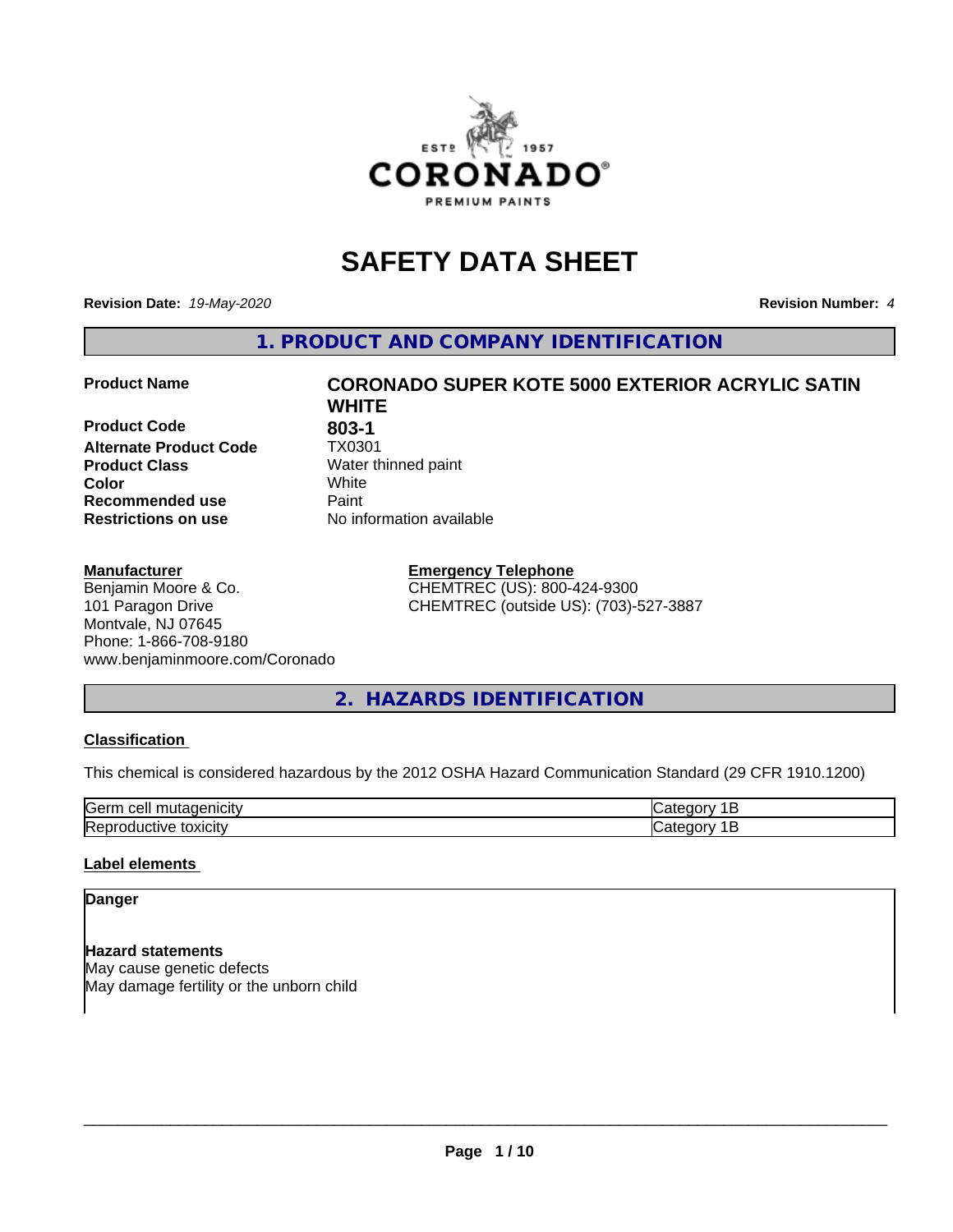

**Appearance** liquid **Odor in the original of the original of the original of the original of the original of the original of the original of the original of the original of the original of the original of the original of t** 

#### **Precautionary Statements - Prevention**

Obtain special instructions before use Do not handle until all safety precautions have been read and understood Use personal protective equipment as required

#### **Precautionary Statements - Response**

IF exposed or concerned: Get medical advice/attention

#### **Precautionary Statements - Storage**

Store locked up

#### **Precautionary Statements - Disposal**

Dispose of contents/container to an approved waste disposal plant

#### **Hazards not otherwise classified (HNOC)**

Not applicable

#### **Other information**

No information available

#### **3. COMPOSITION INFORMATION ON COMPONENTS**

\_\_\_\_\_\_\_\_\_\_\_\_\_\_\_\_\_\_\_\_\_\_\_\_\_\_\_\_\_\_\_\_\_\_\_\_\_\_\_\_\_\_\_\_\_\_\_\_\_\_\_\_\_\_\_\_\_\_\_\_\_\_\_\_\_\_\_\_\_\_\_\_\_\_\_\_\_\_\_\_\_\_\_\_\_\_\_\_\_\_\_\_\_

| <b>Chemical name</b>                                                         | CAS No.    | Weight-%    |
|------------------------------------------------------------------------------|------------|-------------|
| Titanium dioxide                                                             | 13463-67-7 | $10 - 15$   |
| Nepheline syenite                                                            | 37244-96-5 | $5 - 10$    |
| Kaolin                                                                       | 1332-58-7  | l - 5       |
| Zinc oxide                                                                   | 1314-13-2  | $-5$        |
| Propylene glycol                                                             | 57-55-6    | 1 - 5       |
| Propanoic acid, 2-methyl-, monoester with<br>2,2,4-trimethyl-1,3-pentanediol | 25265-77-4 | 1 - 5       |
| Sodium C14-C16 olefin sulfonate                                              | 68439-57-6 | $0.1 - 0.5$ |
| Carbamic acid, 1H-benzimidazol-2-yl-, methyl                                 | 10605-21-7 | $0.1 - 0.5$ |
| ester                                                                        |            |             |

| 4. FIRST AID MEASURES<br>If symptoms persist, call a physician. Show this safety data sheet to the doctor in<br><b>General Advice</b> |
|---------------------------------------------------------------------------------------------------------------------------------------|
|                                                                                                                                       |
| attendance.                                                                                                                           |
| Rinse thoroughly with plenty of water for at least 15 minutes and consult a<br><b>Eye Contact</b><br>physician.                       |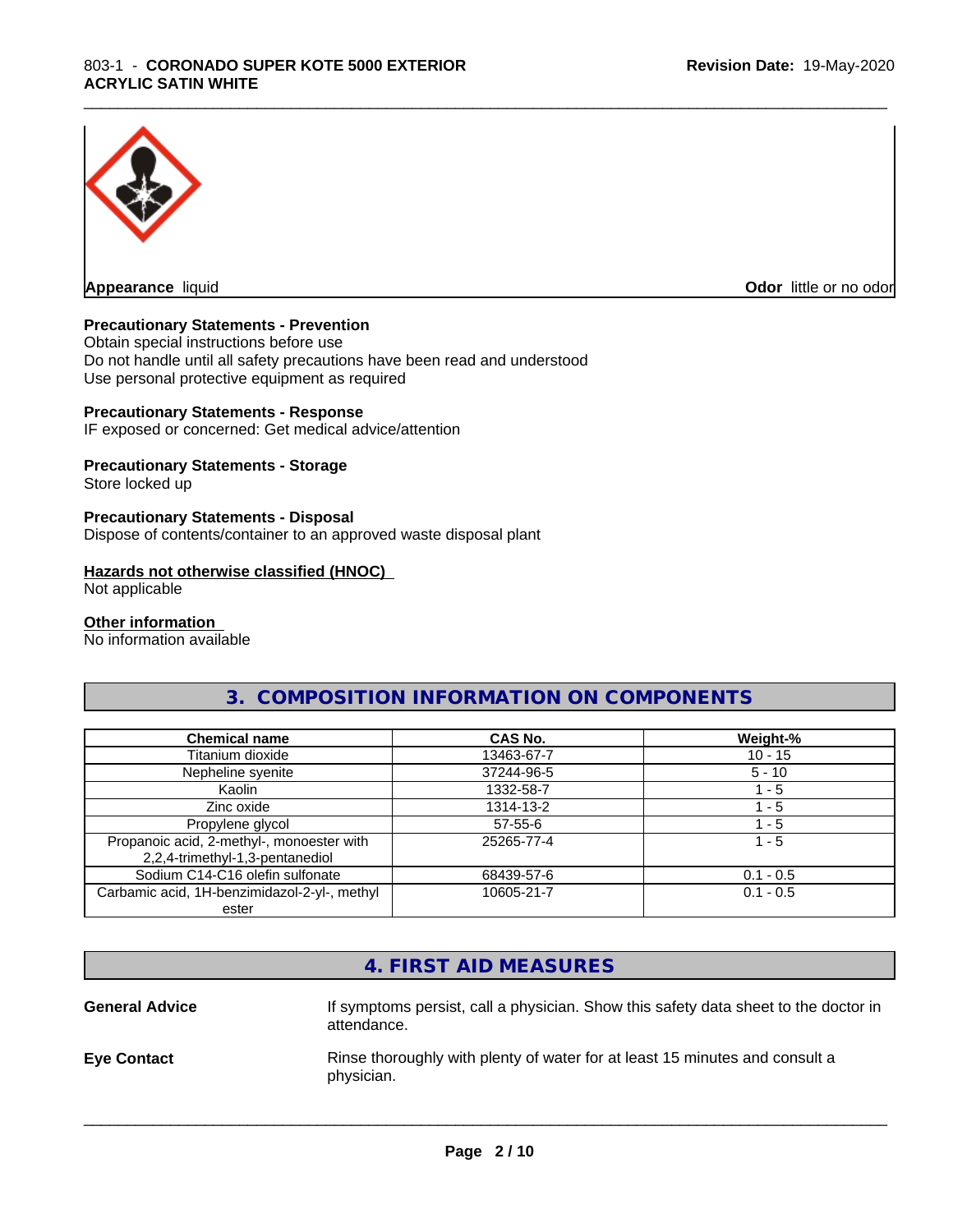| <b>Skin Contact</b>                              | Wash off immediately with soap and plenty of water while removing all<br>contaminated clothes and shoes. |
|--------------------------------------------------|----------------------------------------------------------------------------------------------------------|
| <b>Inhalation</b>                                | Move to fresh air. If symptoms persist, call a physician.                                                |
| Ingestion                                        | Clean mouth with water and afterwards drink plenty of water. Consult a physician<br>if necessary.        |
| <b>Most Important</b><br><b>Symptoms/Effects</b> | None known.                                                                                              |
| <b>Notes To Physician</b>                        | Treat symptomatically.                                                                                   |
|                                                  | 5. FIRE-FIGHTING MEASURES                                                                                |

\_\_\_\_\_\_\_\_\_\_\_\_\_\_\_\_\_\_\_\_\_\_\_\_\_\_\_\_\_\_\_\_\_\_\_\_\_\_\_\_\_\_\_\_\_\_\_\_\_\_\_\_\_\_\_\_\_\_\_\_\_\_\_\_\_\_\_\_\_\_\_\_\_\_\_\_\_\_\_\_\_\_\_\_\_\_\_\_\_\_\_\_\_

| <b>Suitable Extinguishing Media</b>                                              | Use extinguishing measures that are appropriate to local<br>circumstances and the surrounding environment.                                   |  |  |
|----------------------------------------------------------------------------------|----------------------------------------------------------------------------------------------------------------------------------------------|--|--|
| Protective equipment and precautions for firefighters                            | As in any fire, wear self-contained breathing apparatus<br>pressure-demand, MSHA/NIOSH (approved or equivalent)<br>and full protective gear. |  |  |
| <b>Specific Hazards Arising From The Chemical</b>                                | Closed containers may rupture if exposed to fire or<br>extreme heat.                                                                         |  |  |
| Sensitivity to mechanical impact                                                 | No.                                                                                                                                          |  |  |
| Sensitivity to static discharge                                                  | No                                                                                                                                           |  |  |
| <b>Flash Point Data</b><br>Flash point (°F)<br>Flash Point (°C)<br><b>Method</b> | Not applicable<br>Not applicable<br>Not applicable                                                                                           |  |  |
| <b>Flammability Limits In Air</b>                                                |                                                                                                                                              |  |  |
| Lower flammability limit:<br><b>Upper flammability limit:</b>                    | Not applicable<br>Not applicable                                                                                                             |  |  |
| Health: 2<br>Flammability: 0<br>NFPA                                             | <b>Instability: 0</b><br><b>Special: Not Applicable</b>                                                                                      |  |  |
| <b>NFPA Legend</b><br>0 - Not Hazardous<br>1 - Slightly                          |                                                                                                                                              |  |  |

- 
- 2 Moderate
- 3 High 4 - Severe

*The ratings assigned are only suggested ratings, the contractor/employer has ultimate responsibilities for NFPA ratings where this system is used.*

*Additional information regarding the NFPA rating system is available from the National Fire Protection Agency (NFPA) at www.nfpa.org.*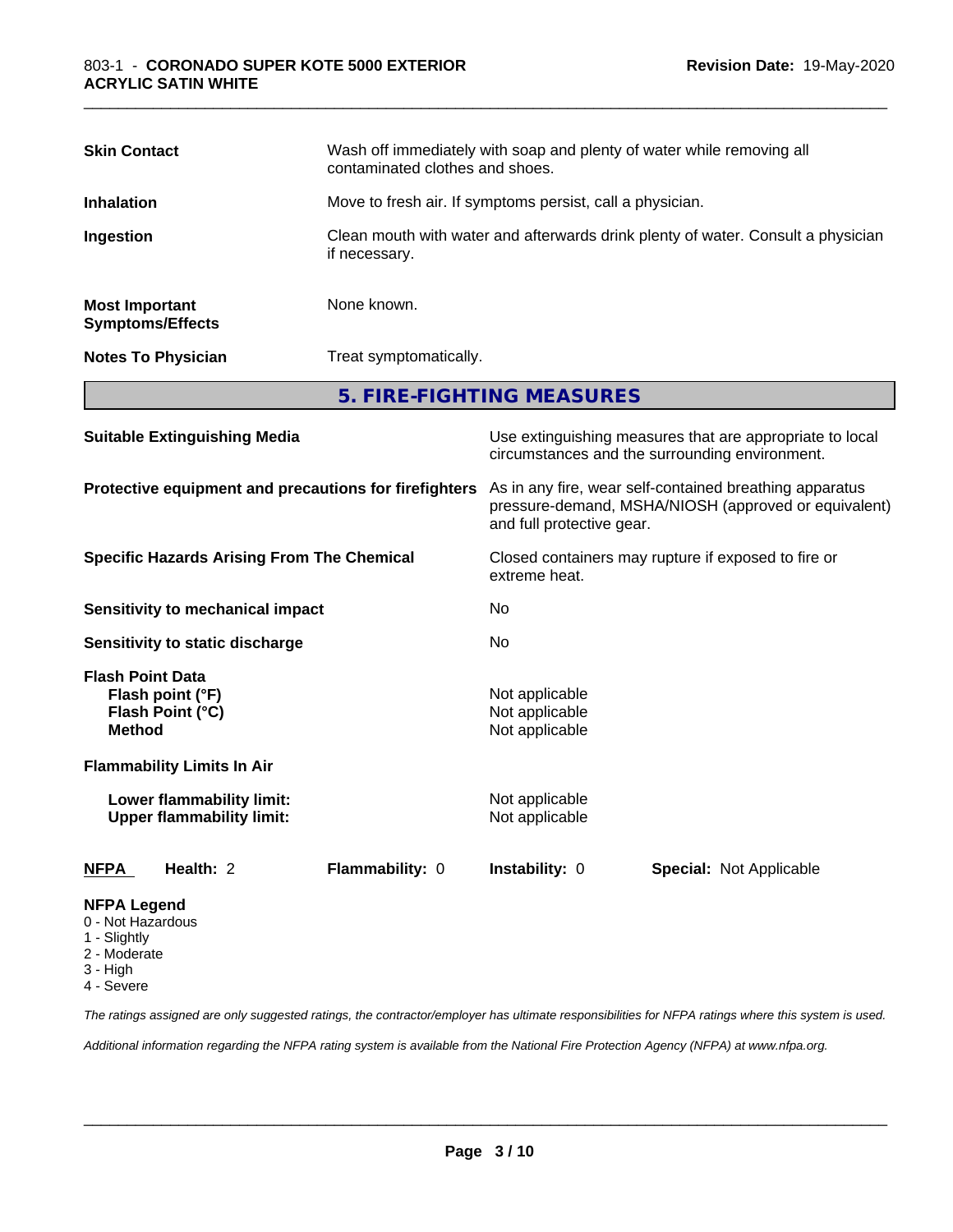| 6. ACCIDENTAL RELEASE MEASURES   |                                                                                                                                                                                  |  |  |
|----------------------------------|----------------------------------------------------------------------------------------------------------------------------------------------------------------------------------|--|--|
| <b>Personal Precautions</b>      | Avoid contact with skin, eyes and clothing. Ensure adequate ventilation.                                                                                                         |  |  |
| <b>Other Information</b>         | Prevent further leakage or spillage if safe to do so.                                                                                                                            |  |  |
| <b>Environmental precautions</b> | See Section 12 for additional Ecological Information.                                                                                                                            |  |  |
| <b>Methods for Cleaning Up</b>   | Soak up with inert absorbent material. Sweep up and shovel into suitable<br>containers for disposal.                                                                             |  |  |
|                                  | 7. HANDLING AND STORAGE                                                                                                                                                          |  |  |
| <b>Handling</b>                  | Avoid contact with skin, eyes and clothing. Avoid breathing vapors, spray mists or<br>sanding dust. In case of insufficient ventilation, wear suitable respiratory<br>equipment. |  |  |
| <b>Storage</b>                   | Keep container tightly closed. Keep out of the reach of children.                                                                                                                |  |  |
| <b>Incompatible Materials</b>    | No information available                                                                                                                                                         |  |  |
|                                  |                                                                                                                                                                                  |  |  |

#### **Exposure Limits**

| <b>Chemical name</b> | <b>ACGIH TLV</b>                                  | <b>OSHA PEL</b>            |  |
|----------------------|---------------------------------------------------|----------------------------|--|
| Titanium dioxide     | TWA: $10 \text{ mg/m}^3$                          | $15 \text{ mg/m}^3$ - TWA  |  |
| Kaolin               | TWA: 2 mg/m <sup>3</sup> particulate matter       | 15 mg/m <sup>3</sup> - TWA |  |
|                      | containing no asbestos and <1%                    | $5 \text{ mg/m}^3$ - TWA   |  |
|                      | crystalline silica, respirable particulate        |                            |  |
|                      | matter                                            |                            |  |
| Zinc oxide           | STEL: 10 mg/m <sup>3</sup> respirable particulate | $5 \text{ mg/m}^3$ - TWA   |  |
|                      | matter                                            | 15 mg/m <sup>3</sup> - TWA |  |
|                      | TWA: 2 mg/m <sup>3</sup> respirable particulate   |                            |  |
|                      | matter                                            |                            |  |

**8. EXPOSURE CONTROLS/PERSONAL PROTECTION**

#### **Legend**

ACGIH - American Conference of Governmental Industrial Hygienists Exposure Limits OSHA - Occupational Safety & Health Administration Exposure Limits N/E - Not Established

**Engineering Measures** Ensure adequate ventilation, especially in confined areas.

#### **Personal Protective Equipment**

| <b>Eye/Face Protection</b><br><b>Skin Protection</b><br><b>Respiratory Protection</b> | Safety glasses with side-shields.<br>Protective gloves and impervious clothing.<br>Use only with adequate ventilation. In operations where exposure limits are<br>exceeded, use a NIOSH approved respirator that has been selected by a<br>technically qualified person for the specific work conditions. When spraying the<br>product or applying in confined areas, wear a NIOSH approved respirator<br>specified for paint spray or organic vapors. |
|---------------------------------------------------------------------------------------|--------------------------------------------------------------------------------------------------------------------------------------------------------------------------------------------------------------------------------------------------------------------------------------------------------------------------------------------------------------------------------------------------------------------------------------------------------|
| <b>Hygiene Measures</b>                                                               | Avoid contact with skin, eyes and clothing. Remove and wash contaminated                                                                                                                                                                                                                                                                                                                                                                               |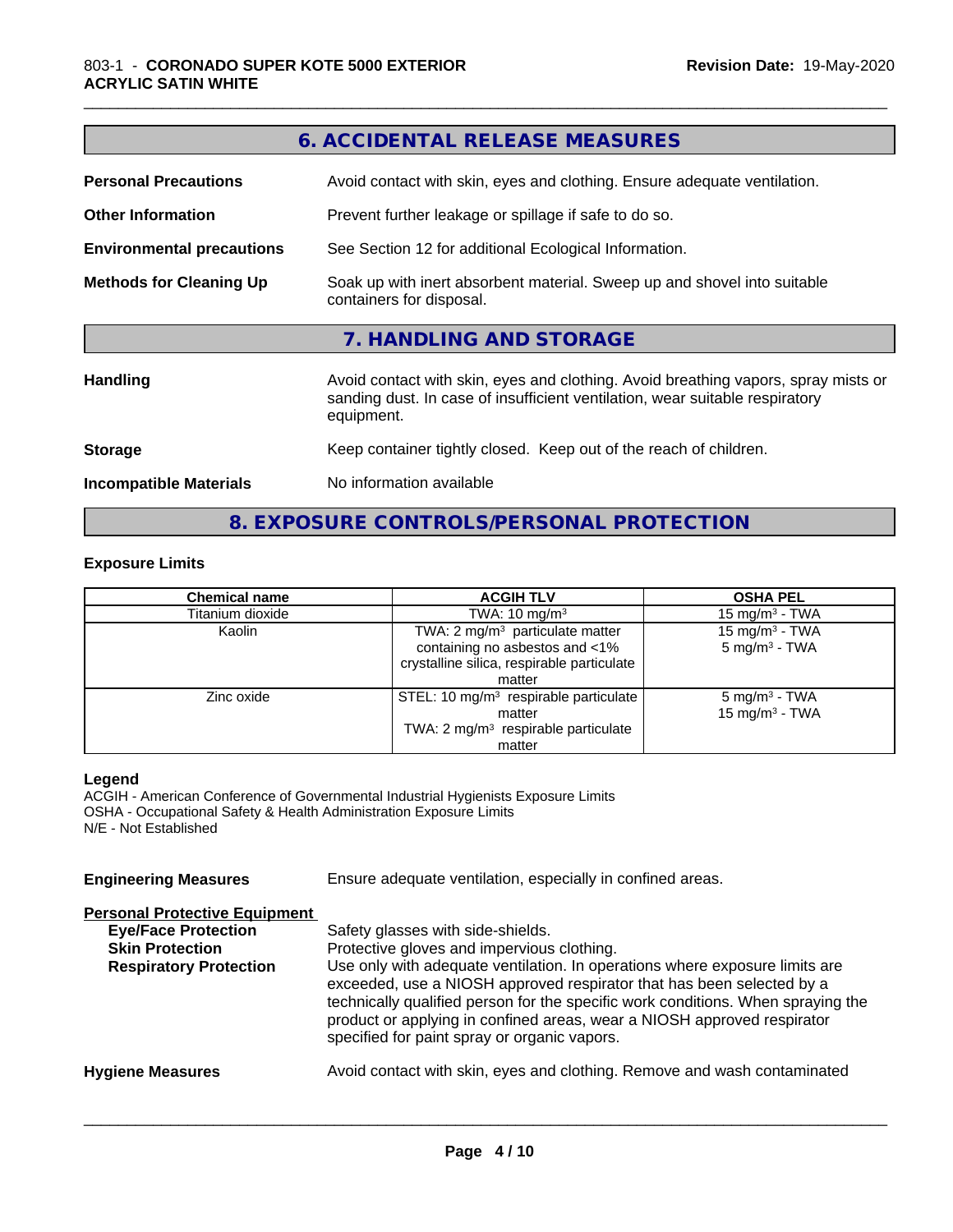clothing before re-use. Wash thoroughly after handling.

\_\_\_\_\_\_\_\_\_\_\_\_\_\_\_\_\_\_\_\_\_\_\_\_\_\_\_\_\_\_\_\_\_\_\_\_\_\_\_\_\_\_\_\_\_\_\_\_\_\_\_\_\_\_\_\_\_\_\_\_\_\_\_\_\_\_\_\_\_\_\_\_\_\_\_\_\_\_\_\_\_\_\_\_\_\_\_\_\_\_\_\_\_

#### **9. PHYSICAL AND CHEMICAL PROPERTIES**

**Appearance** liquid **Odor** little or no odor **Odor Threshold** No information available **Density (lbs/gal)** 10.55 - 10.65<br> **Specific Gravity** 1.26 - 1.28 **Specific Gravity pH pH**  $\blacksquare$ **Viscosity (cps)** No information available **Solubility(ies)** No information available **Water solubility**<br> **Evaporation Rate**<br> **Evaporation Rate**<br> **Evaporation Rate Vapor pressure**<br> **Vapor density**<br> **Vapor density**<br> **Vapor density**<br> **Vapor density Wt. % Solids Vol. % Solids** 30 - 40 **Wt. % Volatiles** 50 - 60 **Vol. % Volatiles VOC Regulatory Limit (g/L)** < 100 **Boiling Point (°F)** 212 **Boiling Point (°C)** 100 **Freezing point (°F)** 32 **Freezing Point (°C) Flash point (°F)**<br> **Flash Point (°C)**<br> **Flash Point (°C)**<br> **Compare Server All Alta Annual Mothematic Not applicable Flash Point (°C) Method**<br> **Flammability (solid. gas)**<br> **Example 2018** Not applicable **Flammability** (solid, gas) **Upper flammability limit:**<br> **Lower flammability limit:** Not applicable Not applicable **Lower flammability limit: Autoignition Temperature (°F)** No information available **Autoignition Temperature (°C)**<br> **Decomposition Temperature (°F)** No information available **Decomposition Temperature (°F) Decomposition Temperature (°C)**<br> **Partition coefficient**<br> **Partition coefficient**<br> **No** information available **Partition coefficient** 

**Evaporation Rate** No information available **No information available**<br>**40 - 50** 

#### **10. STABILITY AND REACTIVITY**

| <b>Reactivity</b>                       | Not Applicable                           |
|-----------------------------------------|------------------------------------------|
| <b>Chemical Stability</b>               | Stable under normal conditions.          |
| <b>Conditions to avoid</b>              | Prevent from freezing.                   |
| <b>Incompatible Materials</b>           | No materials to be especially mentioned. |
| <b>Hazardous Decomposition Products</b> | None under normal use.                   |
| Possibility of hazardous reactions      | None under normal conditions of use.     |

#### **11. TOXICOLOGICAL INFORMATION**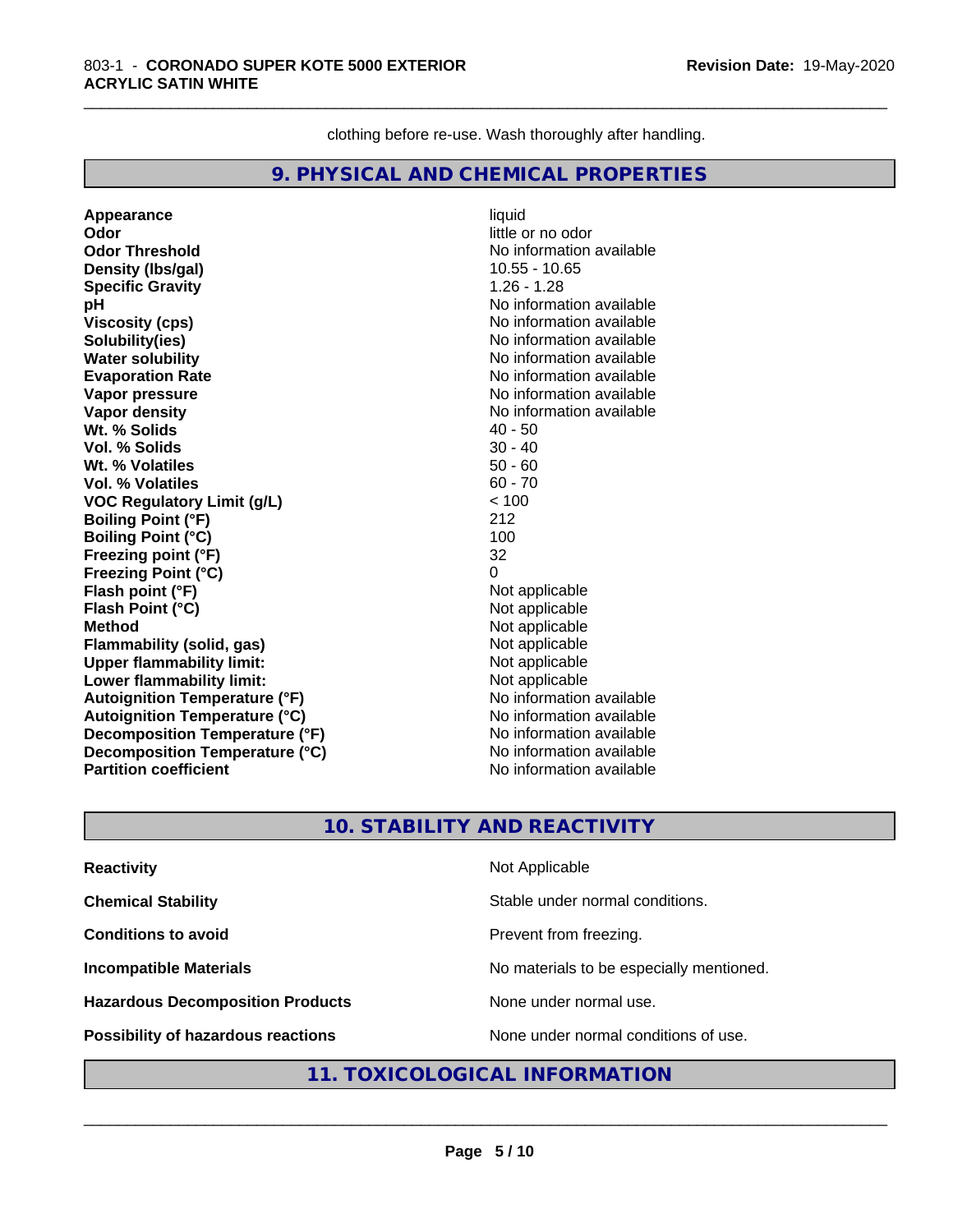| <b>Product Information</b>                                                                                                                                                                                                                                                                                                                         |                                                                                                                                                                                                                                                                                                                                                                                                                                                                                                                                                                                  |  |  |
|----------------------------------------------------------------------------------------------------------------------------------------------------------------------------------------------------------------------------------------------------------------------------------------------------------------------------------------------------|----------------------------------------------------------------------------------------------------------------------------------------------------------------------------------------------------------------------------------------------------------------------------------------------------------------------------------------------------------------------------------------------------------------------------------------------------------------------------------------------------------------------------------------------------------------------------------|--|--|
| Information on likely routes of exposure                                                                                                                                                                                                                                                                                                           |                                                                                                                                                                                                                                                                                                                                                                                                                                                                                                                                                                                  |  |  |
| <b>Principal Routes of Exposure</b>                                                                                                                                                                                                                                                                                                                | Eye contact, skin contact and inhalation.                                                                                                                                                                                                                                                                                                                                                                                                                                                                                                                                        |  |  |
| <b>Acute Toxicity</b>                                                                                                                                                                                                                                                                                                                              |                                                                                                                                                                                                                                                                                                                                                                                                                                                                                                                                                                                  |  |  |
| <b>Product Information</b>                                                                                                                                                                                                                                                                                                                         | No information available                                                                                                                                                                                                                                                                                                                                                                                                                                                                                                                                                         |  |  |
| Symptoms related to the physical, chemical and toxicological characteristics                                                                                                                                                                                                                                                                       |                                                                                                                                                                                                                                                                                                                                                                                                                                                                                                                                                                                  |  |  |
| <b>Symptoms</b>                                                                                                                                                                                                                                                                                                                                    | No information available                                                                                                                                                                                                                                                                                                                                                                                                                                                                                                                                                         |  |  |
| Delayed and immediate effects as well as chronic effects from short and long-term exposure                                                                                                                                                                                                                                                         |                                                                                                                                                                                                                                                                                                                                                                                                                                                                                                                                                                                  |  |  |
| Eye contact<br><b>Skin contact</b><br><b>Inhalation</b><br>Ingestion<br><b>Sensitization</b><br><b>Neurological Effects</b><br><b>Mutagenic Effects</b><br><b>Reproductive Effects</b><br><b>Developmental Effects</b><br><b>Target organ effects</b><br><b>STOT - single exposure</b><br><b>STOT - repeated exposure</b><br>Other adverse effects | May cause slight irritation.<br>Substance may cause slight skin irritation. Prolonged or repeated contact may dry<br>skin and cause irritation.<br>May cause irritation of respiratory tract.<br>Ingestion may cause gastrointestinal irritation, nausea, vomiting and diarrhea.<br>No information available<br>No information available.<br>Suspected of causing genetic defects.<br>May damage fertility or the unborn child.<br>No information available.<br>No information available.<br>No information available.<br>No information available.<br>No information available. |  |  |

#### **Numerical measures of toxicity**

#### **The following values are calculated based on chapter 3.1 of the GHS document**

| <b>ATEmix (oral)</b>   | 47316 mg/kg  |
|------------------------|--------------|
| <b>ATEmix (dermal)</b> | 738108 mg/kg |

#### **Component Information**

| Chemical name                                                                                 | Oral LD50             | Dermal LD50              | Inhalation LC50 |
|-----------------------------------------------------------------------------------------------|-----------------------|--------------------------|-----------------|
| Titanium dioxide<br>13463-67-7                                                                | $> 10000$ mg/kg (Rat) |                          | -               |
| Kaolin<br>1332-58-7                                                                           | $>$ 5000 mg/kg (Rat)  | $>$ 5000 mg/kg (Rat)     |                 |
| Zinc oxide<br>1314-13-2                                                                       | $>$ 5000 mg/kg (Rat)  |                          |                 |
| Propylene glycol<br>$57-55-6$                                                                 | $= 20$ g/kg (Rat)     | $= 20800$ mg/kg (Rabbit) |                 |
| Propanoic acid, 2-methyl-,<br>monoester with<br>2,2,4-trimethyl-1,3-pentanediol<br>25265-77-4 | $=$ 3200 mg/kg (Rat)  | > 15200 mg/kg (Rat)      |                 |
| Sodium C14-C16 olefin sulfonate<br>68439-57-6                                                 | $= 2220$ mg/kg (Rat)  | > 740 mg/kg (Rabbit)     |                 |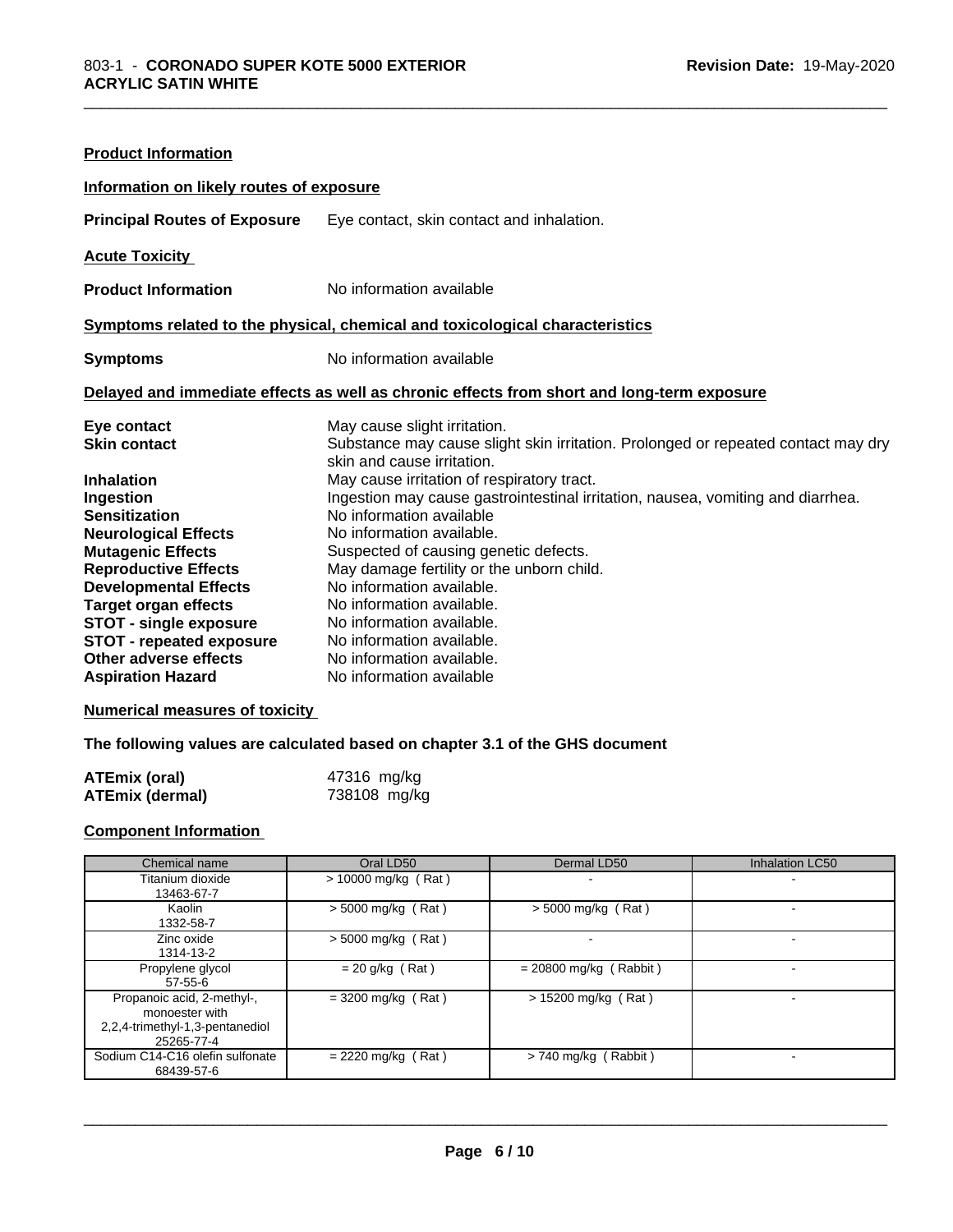| Carbamic acid.                      | > 5050 mg/kg (Rat)   | $\cdot$ 10000 mg/kg (Rabbit) = 2 g/kg |  |
|-------------------------------------|----------------------|---------------------------------------|--|
| 1H-benzimidazol-2-yl-, methyl ester | $= 6400$ mg/kg (Rat) | $Rat$ = 8500 mg/kg (Rabbit)           |  |
| 10605-21-7                          |                      |                                       |  |

\_\_\_\_\_\_\_\_\_\_\_\_\_\_\_\_\_\_\_\_\_\_\_\_\_\_\_\_\_\_\_\_\_\_\_\_\_\_\_\_\_\_\_\_\_\_\_\_\_\_\_\_\_\_\_\_\_\_\_\_\_\_\_\_\_\_\_\_\_\_\_\_\_\_\_\_\_\_\_\_\_\_\_\_\_\_\_\_\_\_\_\_\_

#### **Chronic Toxicity**

#### **Carcinogenicity**

*The information below indicateswhether each agency has listed any ingredient as a carcinogen:.*

| <b>Chemical name</b>      | <b>IARC</b>                      | <b>NTP</b> | OSHA   |
|---------------------------|----------------------------------|------------|--------|
|                           | . .<br>2B<br>Possible<br>: Human |            | Listed |
| dioxide<br><b>itanium</b> | Carcinoɑen                       |            |        |

• Although IARC has classified titanium dioxide as possibly carcinogenic to humans (2B), their summary concludes: "No significant exposure to titanium dioxide is thought to occur during the use of products in which titanium dioxide is bound to other materials, such as paint."

#### **Legend**

IARC - International Agency for Research on Cancer NTP - National Toxicity Program OSHA - Occupational Safety & Health Administration

**12. ECOLOGICAL INFORMATION**

#### **Ecotoxicity Effects**

The environmental impact of this product has not been fully investigated.

#### **Product Information**

#### **Acute Toxicity to Fish**

No information available

#### **Acute Toxicity to Aquatic Invertebrates**

No information available

#### **Acute Toxicity to Aquatic Plants**

No information available

#### **Persistence / Degradability**

No information available.

#### **Bioaccumulation**

There is no data for this product.

#### **Mobility in Environmental Media**

No information available.

#### **Ozone**

No information available

#### **Component Information**

#### **Acute Toxicity to Fish**

Titanium dioxide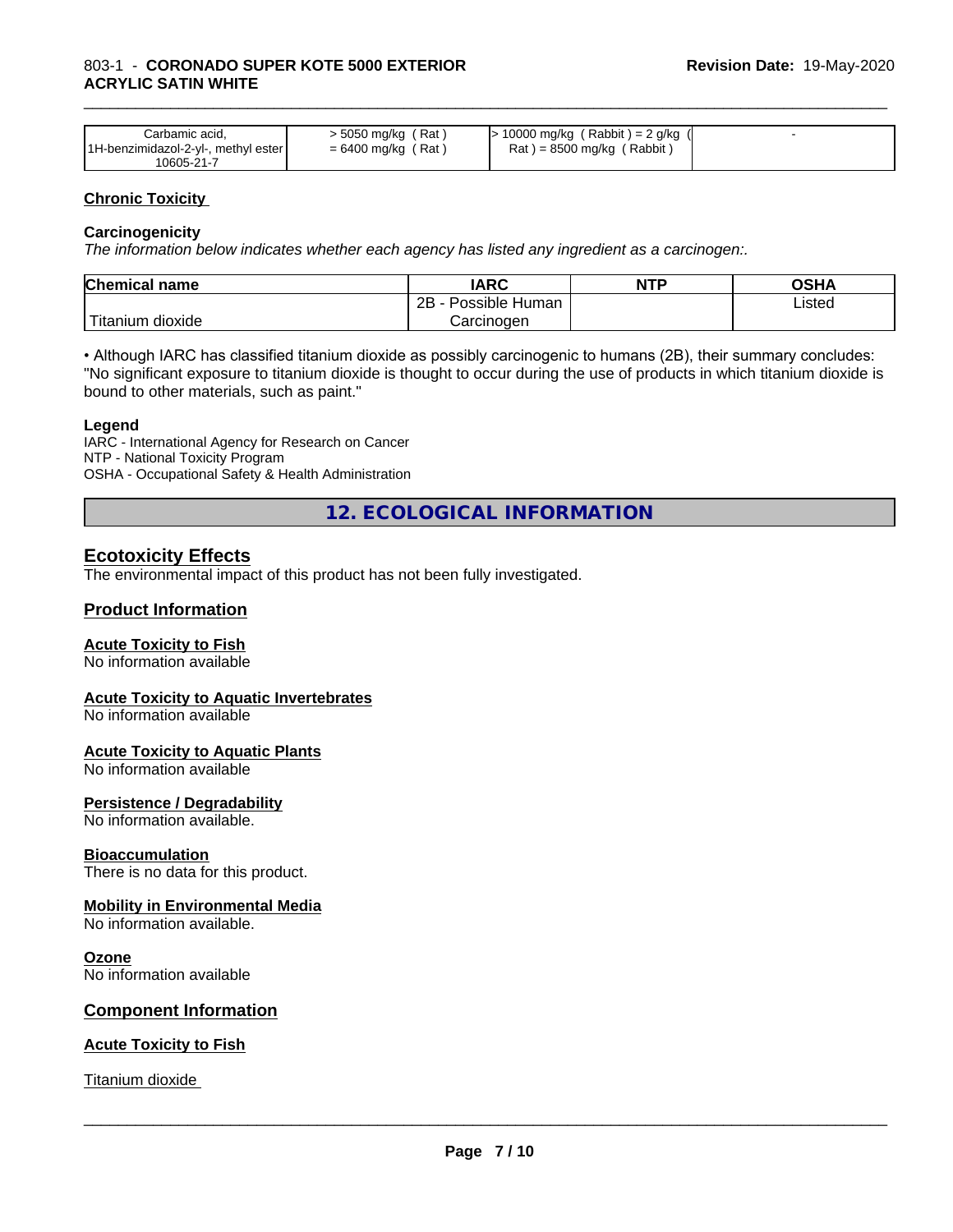#### 803-1 - **CORONADO SUPER KOTE 5000 EXTERIOR ACRYLIC SATIN WHITE**

 $LC50:$  > 1000 mg/L (Fathead Minnow - 96 hr.) Propylene glycol LC50: 710 mg/L (Fathead Minnow - 96 hr.) Carbamic acid, 1H-benzimidazol-2-yl-, methyl ester LC50: 1.5 mg/L (Rainbow Trout - 96 hr.)

#### **Acute Toxicity to Aquatic Invertebrates**

Propylene glycol EC50: > 10000 mg/L (Daphnia magna - 24 hr.) Carbamic acid, 1H-benzimidazol-2-yl-, methyl ester LC50: 0.22 mg/L (water flea - 48 hr.)

#### **Acute Toxicity to Aquatic Plants**

|                                  | 13. DISPOSAL CONSIDERATIONS                                                                                                                                                                                               |  |
|----------------------------------|---------------------------------------------------------------------------------------------------------------------------------------------------------------------------------------------------------------------------|--|
| <b>Waste Disposal Method</b>     | Dispose of in accordance with federal, state, and local regulations. Local<br>requirements may vary, consult your sanitation department or state-designated<br>environmental protection agency for more disposal options. |  |
|                                  | 14. TRANSPORT INFORMATION                                                                                                                                                                                                 |  |
| <b>DOT</b>                       | Not regulated                                                                                                                                                                                                             |  |
| <b>ICAO/IATA</b>                 | Not regulated                                                                                                                                                                                                             |  |
| <b>IMDG/IMO</b>                  | Not regulated                                                                                                                                                                                                             |  |
|                                  | <b>15. REGULATORY INFORMATION</b>                                                                                                                                                                                         |  |
| <b>International Inventories</b> |                                                                                                                                                                                                                           |  |

\_\_\_\_\_\_\_\_\_\_\_\_\_\_\_\_\_\_\_\_\_\_\_\_\_\_\_\_\_\_\_\_\_\_\_\_\_\_\_\_\_\_\_\_\_\_\_\_\_\_\_\_\_\_\_\_\_\_\_\_\_\_\_\_\_\_\_\_\_\_\_\_\_\_\_\_\_\_\_\_\_\_\_\_\_\_\_\_\_\_\_\_\_

| <b>TSCA: United States</b> | Yes - All components are listed or exempt. |
|----------------------------|--------------------------------------------|
| <b>DSL: Canada</b>         | Yes - All components are listed or exempt. |

#### **Federal Regulations**

#### **SARA 311/312 hazardous categorization**

| Acute health hazard               | N٥  |
|-----------------------------------|-----|
| Chronic Health Hazard             | Yes |
| Fire hazard                       | Nο  |
| Sudden release of pressure hazard | Nο  |
| Reactive Hazard                   | N٥  |

#### **SARA 313**

Section 313 of Title III of the Superfund Amendments and Reauthorization Act of 1986 (SARA). This product contains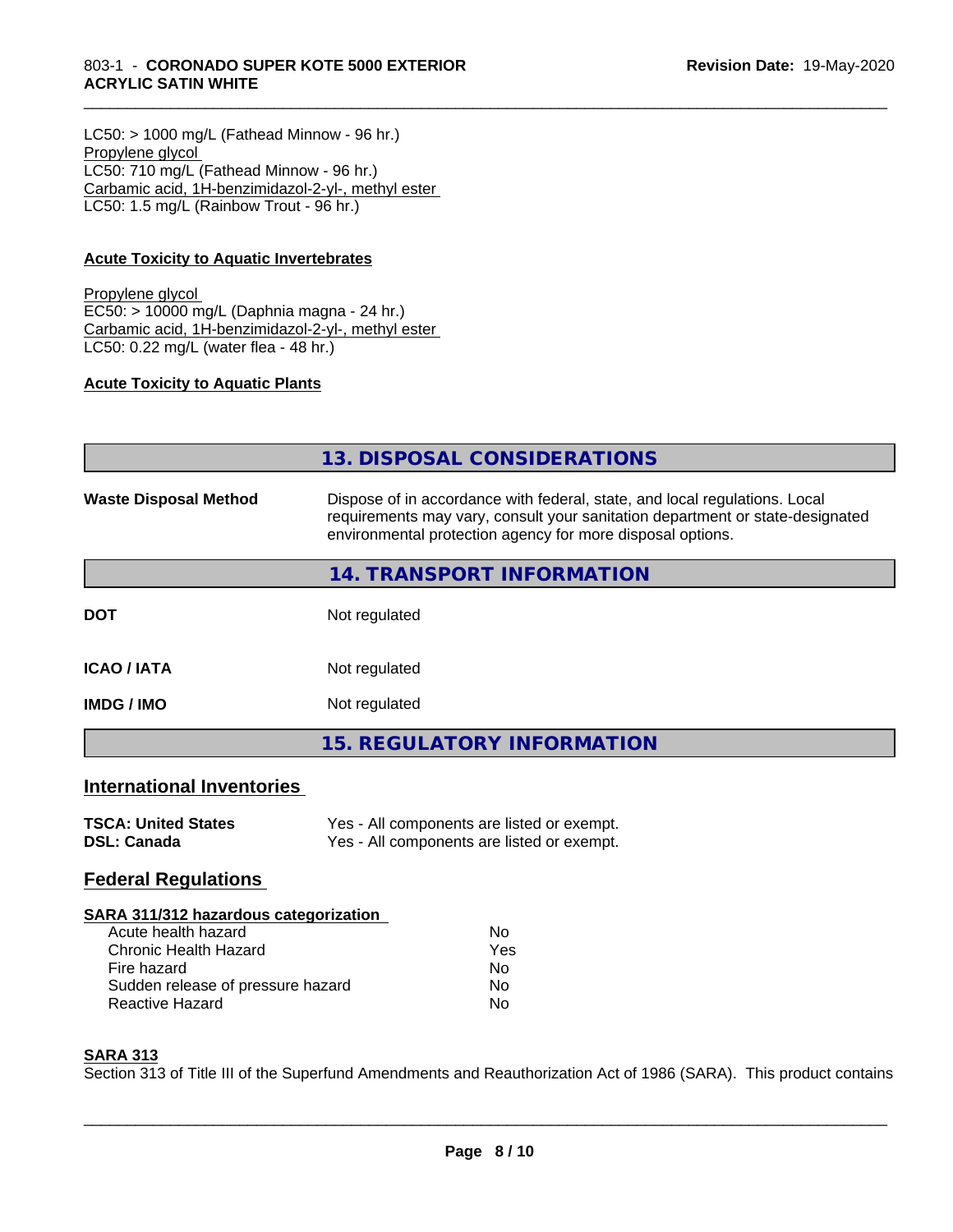a chemical or chemicals which are subject to the reporting requirements of the Act and Title 40 of the Code of Federal Regulations, Part 372:

| <b>Chemical name</b> | CAS No.   | Weight-%                 | <b>CERCLA/SARA 313</b><br>(de minimis concentration) |
|----------------------|-----------|--------------------------|------------------------------------------------------|
| Zinc oxide           | 1314-13-2 | $\overline{\phantom{0}}$ |                                                      |

\_\_\_\_\_\_\_\_\_\_\_\_\_\_\_\_\_\_\_\_\_\_\_\_\_\_\_\_\_\_\_\_\_\_\_\_\_\_\_\_\_\_\_\_\_\_\_\_\_\_\_\_\_\_\_\_\_\_\_\_\_\_\_\_\_\_\_\_\_\_\_\_\_\_\_\_\_\_\_\_\_\_\_\_\_\_\_\_\_\_\_\_\_

#### **Clean Air Act,Section 112 Hazardous Air Pollutants (HAPs) (see 40 CFR 61)**

This product contains the following HAPs:

*None*

#### **US State Regulations**

#### **California Proposition 65**

**AVIMARNING:** Cancer and Reproductive Harm– www.P65warnings.ca.gov

#### **State Right-to-Know**

| <b>Chemical name</b>                  | <b>Massachusetts</b> | <b>New Jersey</b> | Pennsylvania |
|---------------------------------------|----------------------|-------------------|--------------|
| Titanium dioxide                      |                      |                   |              |
| Kaolin                                |                      |                   |              |
| Zinc oxide                            |                      |                   |              |
| Carbamic acid, 1H-benzimidazol-2-yl-, |                      |                   |              |
| methyl ester                          |                      |                   |              |

#### **Legend**

X - Listed

#### **16. OTHER INFORMATION**

**HMIS** - **Health:** 2\* **Flammability:** 0 **Reactivity:** 0 **PPE:** -

 $\overline{\phantom{a}}$  ,  $\overline{\phantom{a}}$  ,  $\overline{\phantom{a}}$  ,  $\overline{\phantom{a}}$  ,  $\overline{\phantom{a}}$  ,  $\overline{\phantom{a}}$  ,  $\overline{\phantom{a}}$  ,  $\overline{\phantom{a}}$  ,  $\overline{\phantom{a}}$  ,  $\overline{\phantom{a}}$  ,  $\overline{\phantom{a}}$  ,  $\overline{\phantom{a}}$  ,  $\overline{\phantom{a}}$  ,  $\overline{\phantom{a}}$  ,  $\overline{\phantom{a}}$  ,  $\overline{\phantom{a}}$ 

#### **HMIS Legend**

- 0 Minimal Hazard
- 1 Slight Hazard
- 2 Moderate Hazard
- 3 Serious Hazard
- 4 Severe Hazard
- \* Chronic Hazard
- X Consult your supervisor or S.O.P. for "Special" handling instructions.

*Note: The PPE rating has intentionally been left blank. Choose appropriate PPE that will protect employees from the hazards the material will present under the actual normal conditions of use.*

*Caution: HMISÒ ratings are based on a 0-4 rating scale, with 0 representing minimal hazards or risks, and 4 representing significant hazards or risks. Although HMISÒ ratings are not required on MSDSs under 29 CFR 1910.1200, the preparer, has chosen to provide them. HMISÒ ratings are to be used only in conjunction with a fully implemented HMISÒ program by workers who have received appropriate HMISÒ training. HMISÒ is a registered trade and service mark of the NPCA. HMISÒ materials may be purchased exclusively from J. J. Keller (800) 327-6868.*